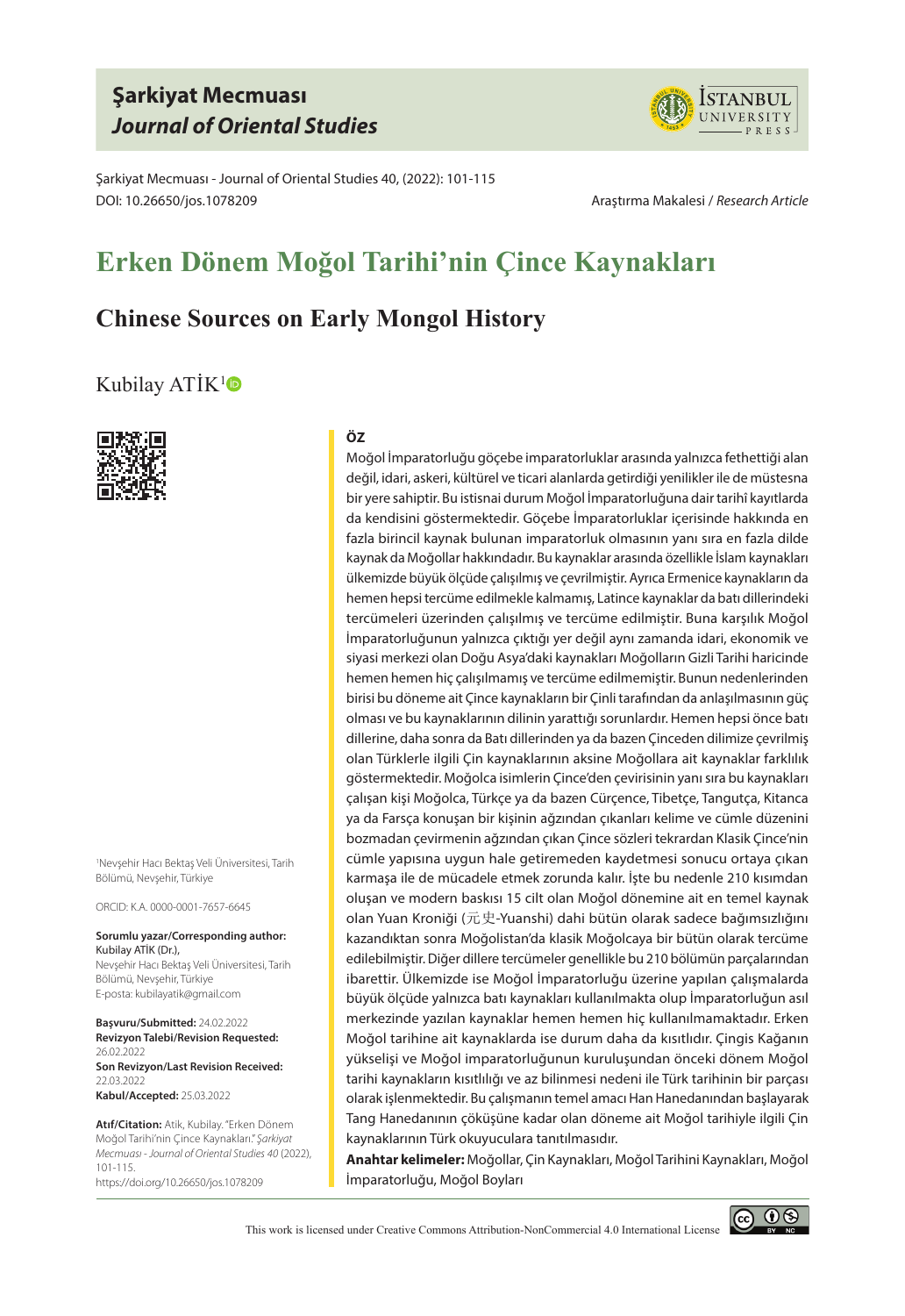#### **ABSTRACT**

The Mongol Empire has an exceptional place in history as a nomadic empire in terms of not only in terms of territorial expansion but also the administrative, military, cultural, and commercial innovations it brought about. This exceptionality is further visible in the historical sources concerning the Mongol Empire. In addition to possessing the largest volume of primary sources related to their history among nomadic empires, the sources on the Mongol Empire and the Mongols are by far the most varied in terms of the languages that they were written in. Specifically, Islamic sources on the Mongols have been extensively studied and translated in Turkey. Further, Armenian sources have also been studied and translated, in addition to Latin sources that have been studied and translated into Turkish via western languages. In contrast, the sources on Mongol history in East Asia―where the Mongol Empire was born and which also its administrative, economic, and political center―have been understudied and have not been translated, except for the Secret History. This is because the languages used in these sources are difficult to decode even for a native Chinese scholar. Compared to Chinese sources on the Turkic peoples—nearly all of which were first translated to western languages and then via western languages (and sometimes the original) into Turkish—the sources related to the Mongols are different. In addition to the difficulty of understanding Mongol names and words transcribed via Chinese characters, it is also difficult to decipher unedited Chinese sentences that were recorded by scribes mot-a-mot without changing the syntax or being edited by a Mongol, Turkic, Tangut, Juchen,Khitan, or a Persian speaker. Therefore, even Yuanshi, the main source on Mongol history in Chinese with 210 chapters, was translated only in Mongolia after the Republic of Mongolia gained its independence. The translations into other languages have so far been only comprised of chapters. However, in Turkey, studies on the Mongol Empire have often been based on western sources, and sources written during the peak of the empire have been omitted to a great extent. The situation is even more limited in the case of the Pre-Jinggisid Mongol history. In Turkey, the pre-imperial Mongol history is often treated as part of Turkic history because of the lack of knowledge on sources and the ambiguity of the sources themselves. Therefore, it would be beneficial to briefly introduce these sources. This article gives a brief overview of the Chinese sources on the Mongols from the Han dynasty until the end of the Tang dynasty. **Keywords:** Mongols, Chinese sources, Sources of Mongol History, Mongol Empire, Mongol tribes

#### **EXTENDED ABSTRACT**

The Mongol Empire has an exceptional place in history as a nomadic empire in terms of not only interms of its territorial expansion but also the administrative, military, cultural, and commercial innovations it brought about. This exceptionality is further visible in the historical sources concerning the Mongol Empire. In addition to possessing the largest volume of primary sources related to their history among nomadic empires, the sources on the Mongol Empire and the Mongols are by far the most varied in terms of the languages that they were written in. Specifically, Islamic sources on the Mongols have been extensively studied and translated in Turkey. Further, Armenian sources have also been studied and translated, in addition to Latin sources studied and translated into Turkish via western languages. In contrast, the sources on Mongol history in East Asia―where the Mongol Empire was born and which also its administrative, economic, and political center―have been understudied and have not been translated, except for the Secret History. This is because the languages used in these sources are difficult to decode even for a native Chinese scholar. Compared to Chinese sources on the Turkic peoples—almost all of which were first translated to western languages and then via western languages (and at times the original) into Turkish—the sources related to the Mongols are different. In addition to the difficulty of understanding Mongol names and words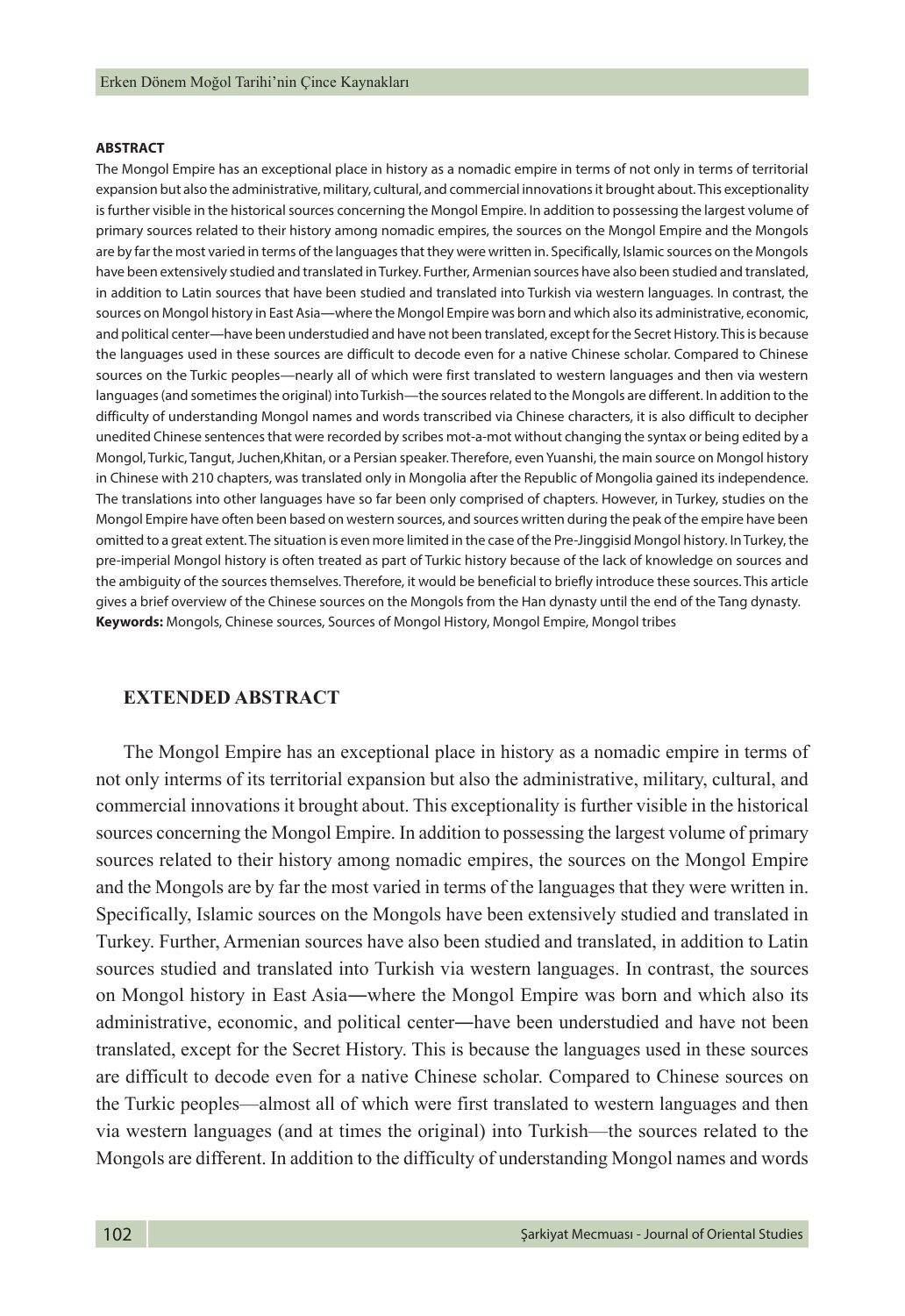transcribed via Chinese characters, it is also difficult to decipher unedited Chinese sentences that were recorded by scribes mot-a-mot without changing the syntax or being edited by a Mongol, Turkic, Tangut, Juchen, Khitan or a Persian speaker. Therefore, even Yuanshi, the main source on Mongol history in Chinese with 210 chapters, was translated only in Mongolia after gaining its independence. The translations into other languages have so far been only comprised of chapters. However, in Turkey, studies on the Mongol Empire have been based on western sources, and sources written during the peak of the empire have been omitted to a great extent. Therefore, it would be beneficial to briefly introduce these sources. The sources that are most relevant are the official histories of dynasties. Beginning from the Han dynasty onward, the proto-Mongolic, Mongolic, and para-Mongolic begin to appear. Because the objective of this article is not to determine who is Mongolic and who is not, only the groups that are generally accepted as Mongolic will be considered. Therefore, the Khitans and Kumoxi, who are considered para-Mongolic are also included, but the Xiongnu, whose origin is still contested, are not included as Mongolic. The main sources that are considered in this article are the relevant chapters of Beiqishu (北齊書), Zhoushu (周書), Beishi (北史), Suishu (隋書), Jiu Tangshu (舊唐書), Xin Tangshu (新唐書), Zizhi Tongjian (資治通鑒), and Tongdian (通典).

While this study may not be necessary for those who are already acquainted with Chinese sources, this article will act as a guide to students who wish to take up Mongol history as a graduate endeavor and specialists in other areas such as Turkic history. Other than Mongol history, this article will also contribute to the development of Mongolistics as a distinct discipline from Turcology.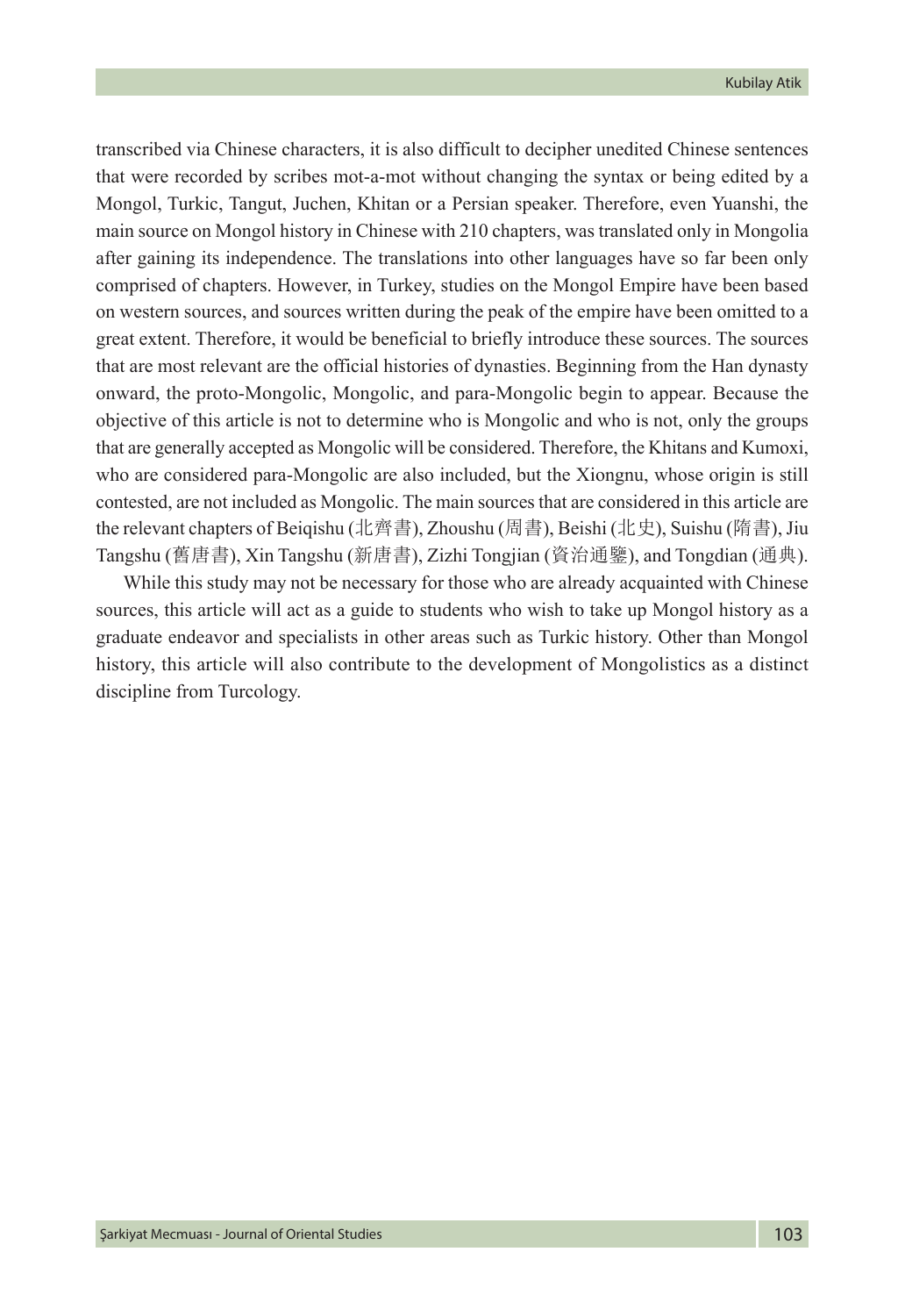#### **1. Giriş**

Çin tarihi kaynakları son derece zengin bir çeşitlilik göstermelerinin yanı sıra hacim açısından da çok geniş olmalarıyla ön plana çıkarlar. Küçük bir örnek vermek gerekirse Moğollardan hemen sonra erken Ming döneminde toplanan bir ansiklopedi olan Yongle Dadian'i (永樂大典) içerdiği toplam hacim ile ilk kez wikipedia 2007 yılında geçebilmiştir. Moğol dönemi de her ne kadar Mançu dönemi kadar olmasa da son derece zengindir. Aslında Mançuların kurduğu Qing (清) Hanedanı dönemi ile onlardan önce Moğolların Yuan hanedanını yıkarak yerine geçen Ming (明) hanedanı dönemlerinden günümüze kalan eser sayısının daha fazla olmasının bir nedeni matbaa teknolojisindeki gelişimken bir diğer neden de daha önceki dönemlere ait pek çok belge ve kaynağın savaşlarda ve başka nedenler ile kaybolmasıdır. Ayrıca hangi eserlerin daha çok basılarak ileride de basılacağına ve dağıtılacağına karar verme süreçlerinde Çinli bürokrat ve elitler Moğollar ile onların selefleri olan Kitan ve Cürçenlere karşı taraflı davranmışlardır. Bunun sonucu olarak örneğin Song Hanedanı ile Kitanlar arasında yapılan ve Song (宋) Hanedanı açısından küçük düşürücü şartlar içeren Chanyuan Anlaşmasının (澶 淵之盟) metni uzunca bir süre hiçbir kaynakta korunmamış, daha sonra şans eseri bir kazıda Kitan bir komutanın mezarında çıkan günlüğü sayesinde elde edilebilmiştir . Benzer bir şekilde bugün Moğol tarihinin en önemli kaynaklarından olan Moğolların Gizli Tarihi de uzunca bir süre "kayıp" iken, Ming döneminde Moğollara elçi olarak gidecek Çinli diplomatlara Moğolca öğretmek amacıyla Çince karakterler ile bir tarafa Moğolca diğer tarafa Çince tercümesi yazılmış bir versiyonu şans eseri bulunarak çevrilmiştir. Tüm bu gizli sansüre rağmen Moğol dönemi göçebeler üzerine daha önce yazılmış Çince kaynakların toplamından kat kat daha fazla bilgi ve belge barındırmaktadır. Dahası bu Çince kaynaklar Moğol İmparatorluğu üzerine yazılan diğer dillerdeki kaynakların tümünün toplamından da hacim ve içerdikleri bilgi açısından fazladır. Bu kaynakları bütün ayrıntıları ile tanıtmak bu çalışmanın sınırlarını elbette aşacaktır. Nitekim şu anda Michal Biran ve Kim Hodong Moğol tarihi üzerine editörlüğünü yaptıkları *Cambridge History of the Mongol Empire*'ın bir cildini yalnızca kaynaklara ayırmışlardır. Ancak yine de bu kaynakların daha dar kapsamlı da olsa tanıtılması bu konuda çalışanlara yararlı olacaktır.

Bu çalışmanın kapsamı yukarıdaki nedenlerle dönem ve konu sınırlamaları içerisinde tutulmaya çalışılmıştır. Dönem olarak Moğolların artık Türklerden ve diğer komşularından siyasi olarak ayrışmaya başladıkları ve Türk boylarının Orhon bölgesi ve Doğu Asya bozkırını terk etmeye başladığı dönem olan IX. Yüzyıl ile Moğol İmparatorluğunun son emaresi olan Dayan/Dayuan (大元) ve Yuan Hanedanını yıkarak Çin'de Moğol idaresine son veren Ming dönemi (1368-1636) bitiş noktasını oluşturmuştur. Tematik olarak ise Moğol boyları üzerine yazılmış olan Monografilerle sınırlı kalan basite indirgemeci bir yaklaşım yerine özellikle İmparatorluk dönemi için ekonomik, idari, askeri, siyasi ve sosyal yapılara da değinilmiştir. Moğolların bağımsız bir devlete sahip olmadıkları daha önceki Tang hanedanı dönemi ile Ming Hanedanını yıkmakla kalmayıp tüm Moğolları da gerektiğinde Oyrat örneğinde olduğu gibi soykırımla devletlerine son vererek kendi hükümdarlığı altına alan Mançuların kurduğu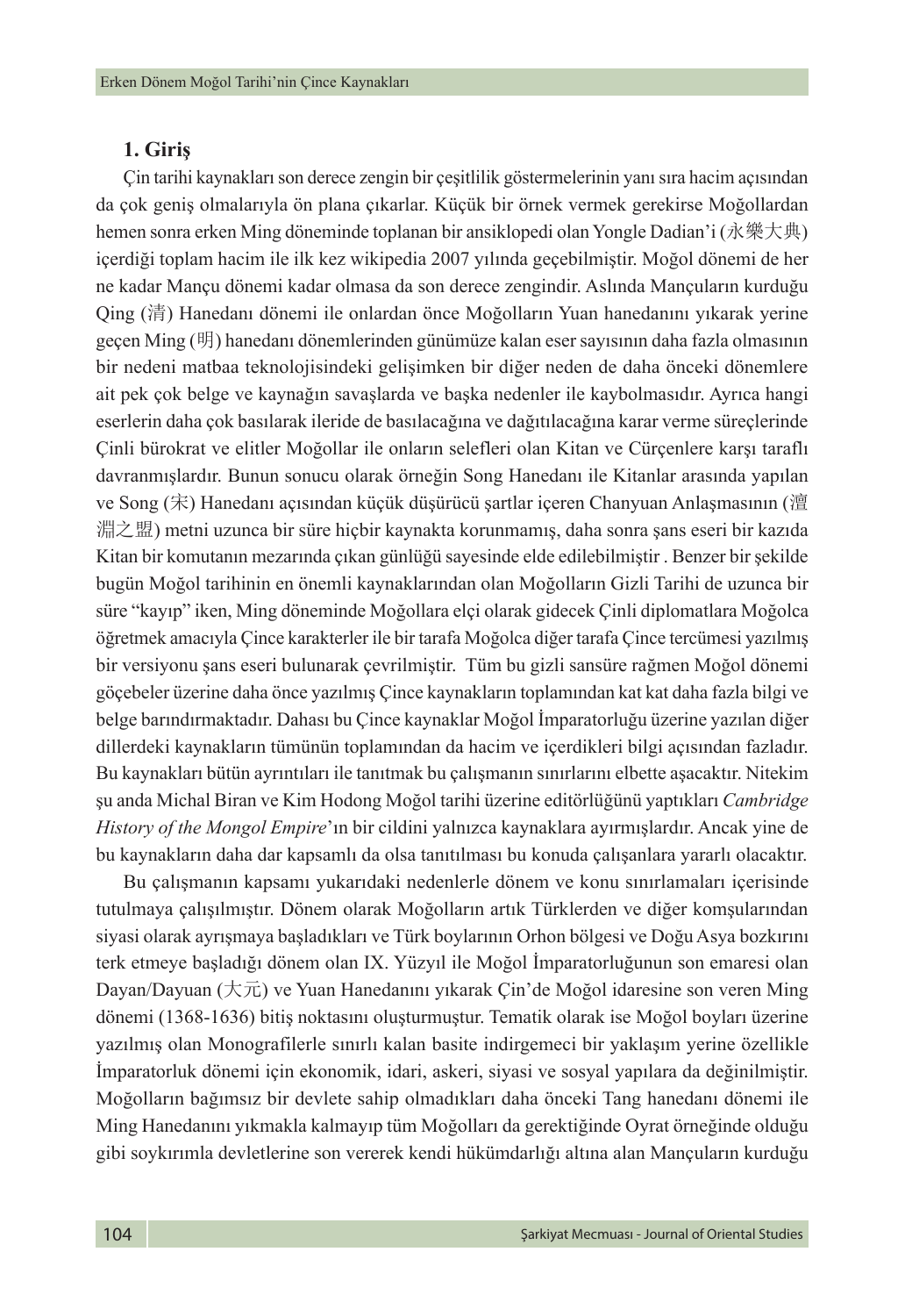Qing Hanedanı dönemine ait kaynaklar kapsam dışı bırakılmıştır. Kuşkusuz Moğol adının ilk kez Mengwu (蒙兀) şeklinde geçtiği Tang kaynakları  $^{\scriptscriptstyle 1}$  genel bir Moğol tarihi için son derece önemli kaynaklardır ve Qing döneminde de Yuan hanedanı ve Moğolların daha önceki tarihleri ile ilgili son derece değerli kaynaklar mevcuttur. Ancak yukarıda belirtilen sınırlamaların yanı sıra Moğol imparatorluğunun yıkılmasından dört yüzyıl sonra yazılan eserler de birincil kaynaktan ziyade ikincil kaynak olarak varsayılmalıdırlar. Bu nedenle Qing dönemi kaynakları daha çok ikincil tarihi kaynaklar olarak başlı başına başka bir çalışmayı hak ettiklerinden bu çalışmanın sınırları dışında tutulmuştur.

### **2. İlk Moğollar**

Moğol tarihi genellikle Moğol İmparatorluğu, özellikle de Temücin'in Çingis unvanı ile Kağan olduğu dönem ile başlatılmaktadır. Oysa Moğolların tarihi bundan çok daha öncesine gitmektedir. Tıpkı "Türk" sözcüğünün ilk kez Tabgaçlar'ın kurduğu Wei (魏) Hanedanı döneminden kullanılmasından çok daha önce de Türklerin var olması gibi Moğollar da ilk kez *Jiu Tangshu* (舊唐書) içerisinde Mengwu (蒙兀) olarak ilk kez geçmesinden öncesinde de bozkırda vardılar 2 . Ancak bu noktada Türk tarihi için de geçerli olan bir sorun ortaya çıkmaktadır. Moğol ile kim kastedilmektedir? Açıkça Moğol adını kullanmayan grupları neye göre Moğol olarak ilan edebiliriz? Nitekim günümüzde Türkçe Kalmık adını almış olan Oyratlar dahi Moğol İmparatorluğunun çöküşüne kadar kendilerine Moğol dememişlerdir. Burada temel kıstas olarak Moğol dilli olmaktır. Bu nedenle Wei dönemi ile başlamak daha sağlıklıdır. Bundan önceki dönemlerde örneğin Çinlilerin Xiongnu (匈奴) adını verdiği Asya Hunları için Türk tarih yazımında neredeyse istisnasız bir şekilde Türk oldukları kabul görürken Moğolistan'da ve Çin'de Moğol olabilecekleri iddia edilmektedir. İşin aslı Hunlar, Shiwei'ler, Moğollar, hatta (Gök) Türk ve Uygur Kağanlıkları çok uluslu ve dilli yapılardır. Nasıl ki Moğol İmparatorluğu içerisinde çok sayıda Türk unsur varsa tarih boyunca Türk devlet ya da siyasi oluşumlarının içerisinde Moğollar da yer almıştır. Hun İmparatorluğunu kuran Touman (頭曼/ Tuman/Tümen?) Türkçe bir isme sahipken, imparatorluğu asıl yükselten ve en ünlü Chanyü'sü (單于) Modun (冒頓/Maodun) Beckwith <sup>3</sup> ve Clauson'a <sup>4</sup> göre Moğolca (Bagatur/해서 <sub>(</sub>M bir isme sahiptir. Elbette bu durum Hunların ne Türk ne de Moğol olduğunu kanıtlamayacağı gibi Hunların yönetici grubunun Türk olduğunu düşünmekle birlikte Hunların ya da kökeni tartışmalı diğer grupların etnik kökenlerini belirlemek de bu çalışmanın sınırlarını aşmaktadır. Ancak bu durumun gösterdiği üzere belli bir dönemden öncesinde kimlerin Moğol olduğunu saptamak giderek güçleşmektedir. Bu nedenle bugün genel olarak Moğol kökenli olduğu bilinen gruplar bu çalışmanın sınırlarını oluşturmaktadır.

<sup>1</sup> Liu Xu, ed., 舊唐書 *[Jiu Tangshu]*, 二十四史 (Beijing: Zhonghua Shuju, 1975), böl. 199b.

<sup>2</sup> Liu Xu, ed., 舊唐書 *[Jiu Tangshu]*, 二十四史 (Beijing: Zhonghua Shuju, 1975), böl. 199b..

<sup>3</sup> Christopher I. Beckwith, *Empires of the Silk Road: A History of Central Eurasia from the Bronze Age to the Present* (New Jersey: Princeton University Press, 2009), 387.

<sup>4</sup> Gerard Clauson, *An Etymological Dictionary of Pre-thirteenth Century Turkish* (Oxford: Oxford University Press, 1972), 313.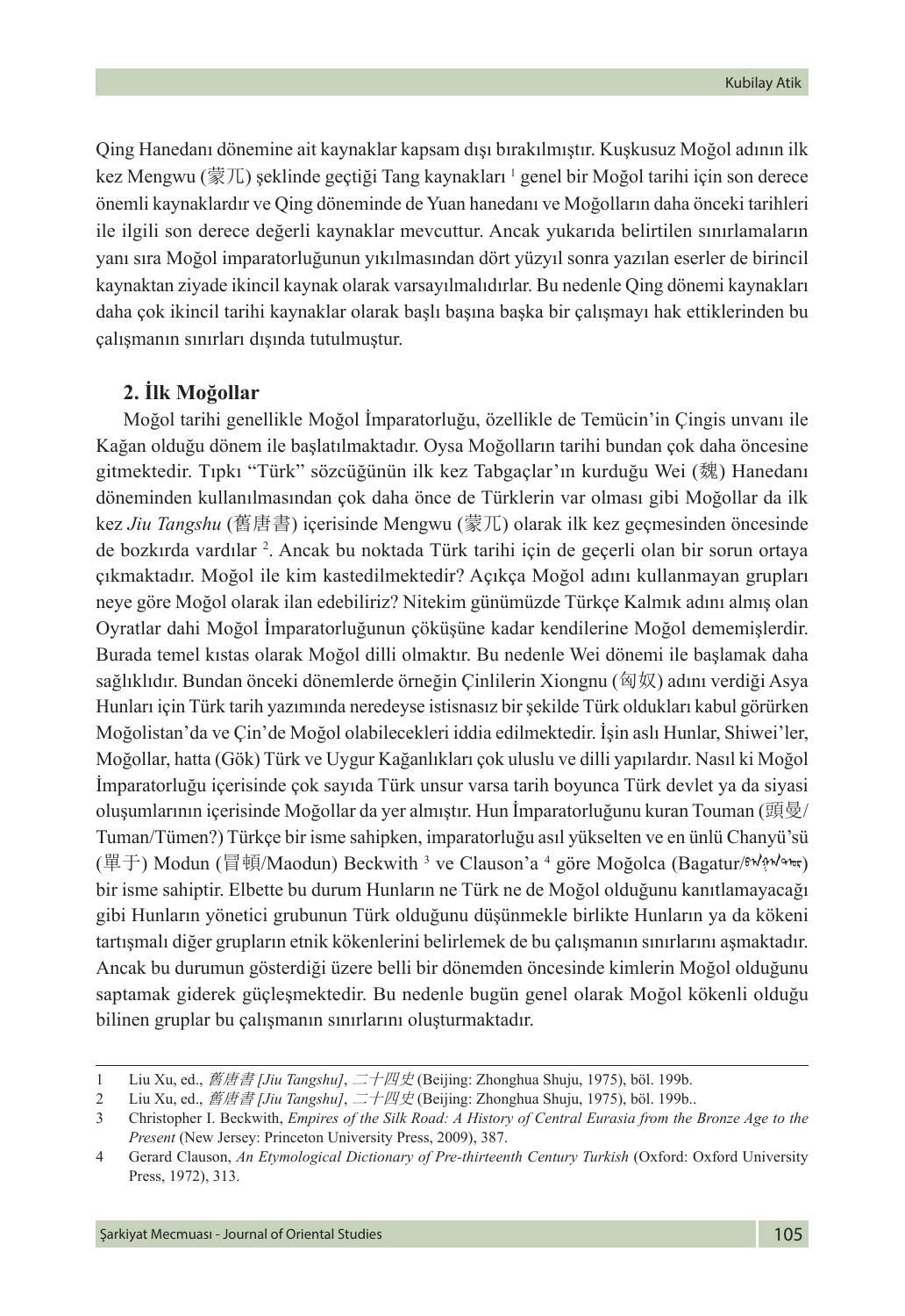Günümüzdeki Moğollar ile Asya Hunlarının yönetici kitlesi ya da altındaki boylara göre daha az tartışmalı bir şekilde yakınlığı olan ilk önemli grup Serbilerdir. Çin kaynaklarında Xianbei (鮮卑) olarak geçen bu grup Asya Hun İmparatorluğunun yıkılmasından sonra doğu bozkırına egemen olmuştur. Tıpkı Hunlar gibi dilleri hakkında elde kanıtlayıcı yeterli veri olmayan Serbilerin mezarlarındaki kalıntılardan genetik olarak Moğollara daha yakın olan bir grup oldukları görülmektedir.<sup>5</sup> Bununla birlikte Pulat Otkan'ın da belirttiği gibi Hunların bir kısmı yenildikten sonra batıya göç ederken Güney Hunlarının büyük kısmı Çin'e doğru göç etmiş, Kuzey hunlarının ise bir kısmı bozkırda kalarak Serbiler ile evlilik ilişkileri de kurarak kaynaşmışlardır 6 . Ancak genetik, mezar resimleri ve elde edilebildiği kadar dil bağlantıları üzerinden Tabgaçların ve diğer bazı Serbi boylarının ana kütlesinin Proto-Moğol olduğu anlaşılmaktadır. Tabgaçların Moğol kökenli olan boylarından Murong, Tabgaç, Kumoxi , Kitan (契丹), Wuhuan (烏桓), Rouran/Ruan Ruan (柔然/蠕蠕), Wuluohun, ve diğer Serbi boyları hakkında birincil kaynaklar ne yazık ki görece kısıtlı olsa da yararlı bilgiler içerirler. Bu kaynakları temel olarak şu şekilde tanıtmak mümkündür:

*Hanshu* (漢書): Han Hanedanının (漢朝 M.Ö. 202-M.S. 220) ilk dönemini (M.Ö 206-M.S. 26) ele alan bu kronik içerisinde özellikle yabancı halklarla ilgili bölümler önemlidir. Ünlü general ve diplomat Zhangqian'in (張騫) biyografisinin bulunduğu 61. bölüm 7 Hunlar ile ilgili olduğu kadar dönemin bozkır yaşamı ve göçebe toplulukları hakkında da değerli bilgiler içermektedir. Elbette *Hanshu* içerisindeki konumuza ilgili en önemli bölümler Hun (Xiongnu) Monografisini içeren 94. bölümün tamamı <sup>8</sup> ile Batı Bölgeleri (西域 Xiyu ile ilgili bilgileri barındıran 96. bölümdür <sup>9</sup>. Bu iki bölümden doğrudan Moğollar hakkında bilgi edinmekten çok erken dönemlerinde Moğolların da dahil olduğu göçebe toplulukların Moğolistan ve İç Asya'daki yaşamları üzerine çıkarımlar yapmak mümkün olacaktır. Ayrıca Zhang Qian'den daha az bilinen ancak Hunlar ile savaşlarda ve seferlerde önemli roller oynayan Li Guang (李廣) biyografisinin olduğu bölüm 10ile Wei Qing (衛青) ve yeğeni Huo Qubing (霍去病) biyografilerinin olduğu 55. bölüm <sup>11</sup> gibi bölümlerin yanı sıra İmparatorların kroniklerinin (本紀benji) bulunduğu ilk 12 bölüm 12 küçük de olsa özellikle Hunlar ve diğer göçebe gruplar ile olan siyasi ve askeri ilişkiler hakkında bilgiler sağlaması açısından diğer bölümlere destekleyicidirler.

*Houhanshu* (後漢書): Han hanedanının ikinci döneminin büyük kısmını (6-189) ele alan *Hou Hanshu* (Sonraki Han Tarihi) içerisinde yalnızca Hunlar değil Hun İmparatorluğunun dağılmasını müteakip kurulan Moğol kökenli devletler ve gruplar hakkında da bölümler vardır.

<sup>5</sup> Jiawei Li vd., "The Genome of an Ancient Rouran Individual Reveals an Important Paternal Lineage in the Donghu Population", *American Journal of Physical Anthropology* 166, sy 4 (2018): 895-905, doi:10.1002/ ajpa.23491.

<sup>6</sup> Pulat Otkan, *Tabgaçlar: Toplum ve Ekonomi* (Istanbul: Ötüken Neşriyat, 2020), 56-57.

<sup>7</sup> Ban Gu, 漢書 *[Hanshu]*, 二十四史 (Beijing: Zhonghua Shuju, 2000), böl. 61.

<sup>8</sup> Ban Gu, 漢書 *[Hanshu]*, 二十四史 (Beijing: Zhonghua Shuju, 2000), böl. 94.

<sup>9</sup> Ban Gu, 漢書 *[Hanshu]*, 二十四史 (Beijing: Zhonghua Shuju, 2000), böl. 96.

<sup>10</sup> Ban Gu, 漢書 *[Hanshu]*, 二十四史 (Beijing: Zhonghua Shuju, 2000), böl. 54.

<sup>11</sup> Ban Gu, 漢書 *[Hanshu]*, 二十四史 (Beijing: Zhonghua Shuju, 2000), böl. 55.

<sup>12</sup> Ban Gu, 漢書 *[Hanshu]*, 二十四史 (Beijing: Zhonghua Shuju, 2000), böl. 1-12.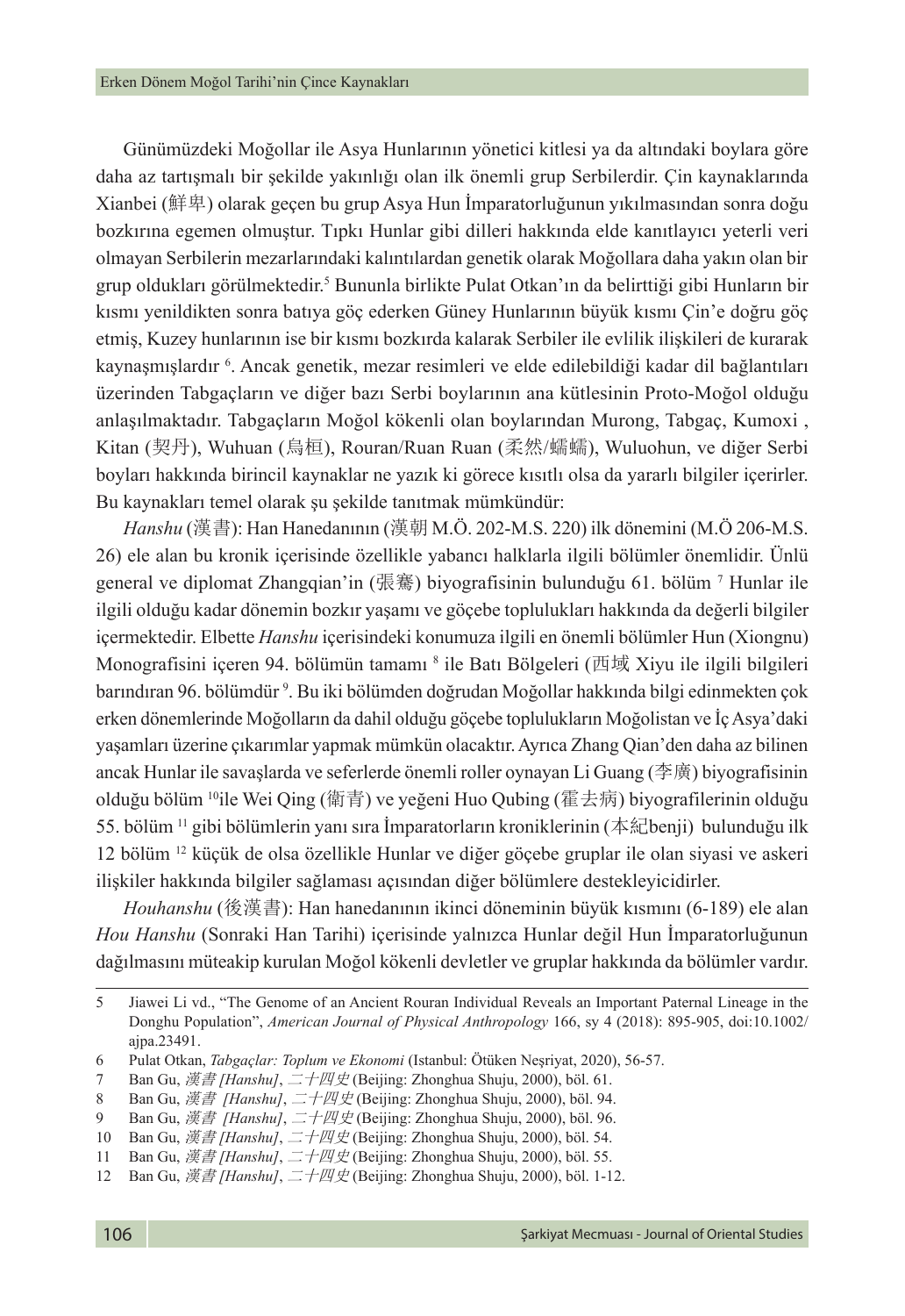Burada Güney Hunları (南匈奴) bölümünü kapsayan 89. Bölüm <sup>13</sup> Asya Hun İmparatorluğunun yıkılmasından sonra Han Hanedanına bağlanan Güney Hunlarının yalnızca devletleri değil daha sonra Çin içerisinde büyük karışıklıklara neden olacak olan göçlerini de anlayabilmek için en temel kaynaktır. Ancak erken Moğol tarihi için en az Hunların günümüzdeki Moğol bozkırını terk ederek bir kısmının batıya, bir kısmının da güneye Çin yönüne göç etmesi kadar önemli olan kaynak, *Hou Hanshu*'nun 90. Bölümü olan Wuhuan ve Xianberi/Serbi monografileridir 14. Bu bölüm içerik açısından daha önce Pulat Otkan'ın çevirdiği Shiji (史 記) Hun monografisine 15 ve *Hanshu* ile *Houhanshu* içerisindeki Hun monografilerine ve daha sonraki resmi tarihlerdeki monografilere benzerlikler içermektedir. Yabancı halklar üzerine olan tüm resmi tarih monografileri önce o halkın kökeninden, etnik olarak ve dil açısından akraba olduğu halklardan, yaşam tarzından, yetiştirdiği ürünlerden, ülkelerinin coğrafyası ve Çin'deki çeşitli şehirlere ve bölgelere uzaklıklarından bahseder. *Hou Hanshu* Moğollar kökenli olan Serbi ve Wuhuan'lara özel bir bölüm ayrılan ilk kaynaktır. Bu yönü ile *Hou Hanshu* erken dönem Moğollar ile ilgili en önemli kaynaklardan birisidir denebilir.

*Sanguozhi* (三國志): Han Hanedanının yıkılmasını izleyen dönemde kurulan üç krallığın tarih kayıtlarından oluşan *Sanguozhi* (Üç Krallık Kayıtları) içerisinde 30. Bölüm Xianbei, Wuhuan ve Koreli ve Mançuryalı devlet ve boylara ayrılmıştır 16. Bu bölüm içerisinde Wuhaun'lar Wuwan (烏丸) şeklinde kaydedilmiş olsalar da Wuhuanlar ile aynı grubun farklı bir yazılışıdır. Nitekim daha sonra işlenecek olan Rouran'lar da farklı şekillerde yazılmışlardır.

*Weishu* (魏書): 25 resmi tarihten birisi olan Weishu Tabgaçlar'ın kurduğu Wei Hanedanının resmi tarihidir. Tabgaçlar başta olmak üzere pek çok Serbi ve diğer Moğol boyu hakkında ayrıntılı bilgileri bilgileri buradan edinmek mümkündür. Daha sonra tarihinde ilk kez Çin'in tamamını fethedecek olan Moğol İmparatorluğunun kurulmasında önce Moğol kökenli bir halkın kurduğu en önemli devletlerden birisi Wei Hanedanıdır. Bu hanedanı kuranlar Serbi boy birliği içerisindeki Tabgaçlardır (拓跋). Tabgaç ismi zaman içerisinde o kadar önem kazanmıştır ki örneğin Karahanlılarda dahi Han'ın unvanları arasına girmiştir ve Tavgaç hali ile Divânu Lugâti't-Türk içerisinde Çin anlamında kullanılmaktadır 17. *Weishu* baştan sona Tabgaçların ve diğer Serbilerin yaşamı, devlet kurma süreçleri ve yönettikleri Çinliler ile olan ilişkilerini anlamak için en temel kaynaktır. Ayrıca Tabgaçların Çinlileşme siyaseti ve bu siyasete karşı çıkan boylar hakkında da ayrıntılı bilgi alınabilir. Çinlileşme siyaseti sırasında hangi boy ve ailelerin hangi Çinli soyadı ve adlarını aldıkları da ayrıntılı bir şekilde kaydedilmiştir. Tabgaçlar için Türk oldukları iddiası bulunsa da bu iddia ve yine akraba halk

<sup>13</sup> Ye Fan vd., 後漢書 *[Hou Hanshu]* (Beijing: Zhonghua Shuju, 1976), böl. 89.

<sup>14</sup> Ye Fan vd., 後漢書 *[Hou Hanshu]* (Beijing: Zhonghua Shuju, 1976), böl. 89.

<sup>15</sup> Otkan, Pulat, *Tarihçilerin Kayıtlarına Göre Hunlar* (İstanbul: Türkiye Is Bankasi Kültür Yayinları, 2017); Sima Qian, 史記 *[Shiji: Historical Records]* (Beijing: Zhonghua Shuju, 2005).

<sup>16</sup> Shou Chen, 三國志 *[Sanguozhi]* (Beijing: Zhonghua Shuju, 1971), böl. 30.

<sup>17</sup> Mahmud Kashgari, *Divanu Lugatit Türk*, ed. Ahmet B. Ercilasun ve Ziyat Akkoyunlu, 2. bs (Ankara: Türk Dil Kurumu Yayınları, 2015).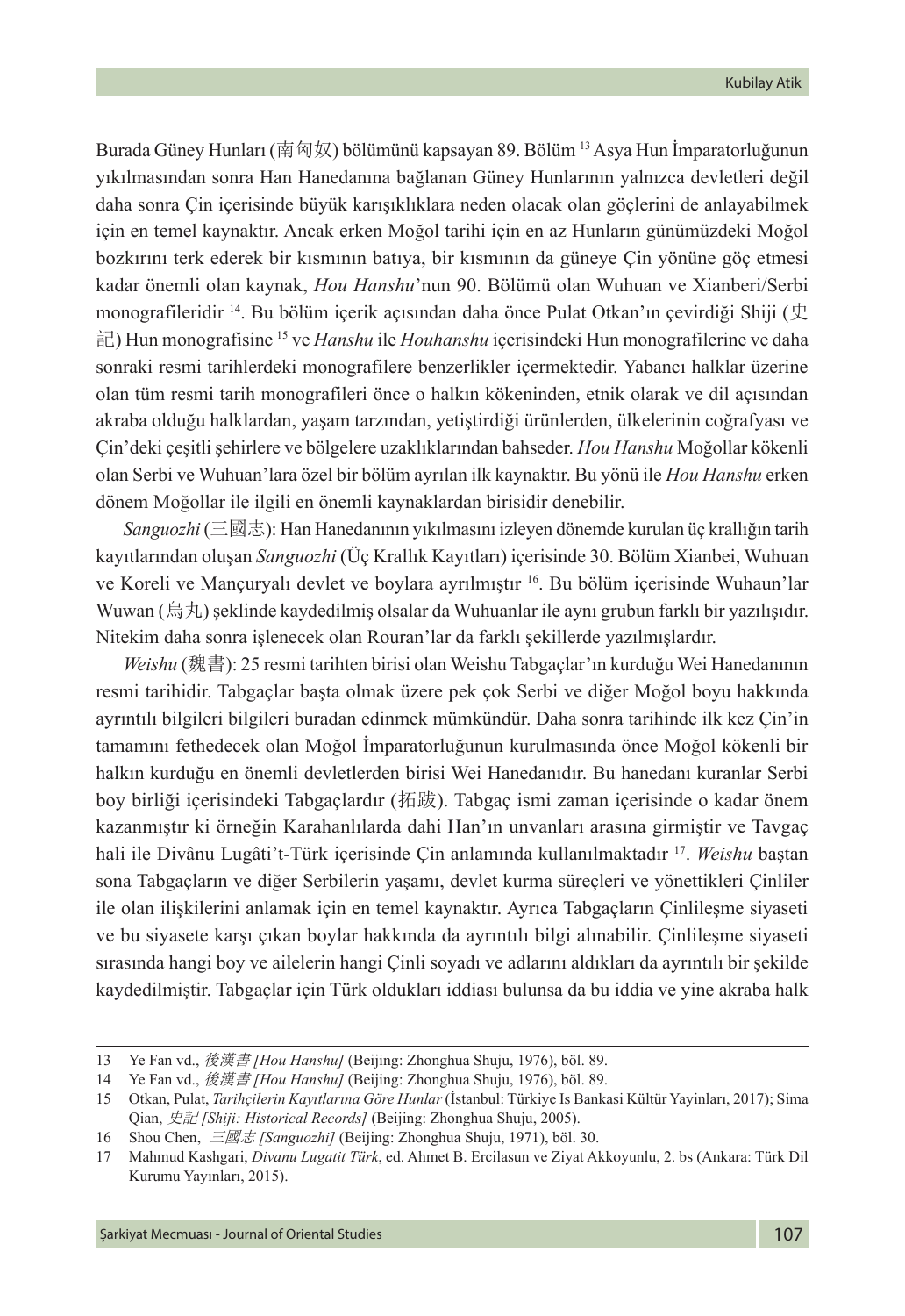olan Rouranların da Türk olduğu iddiası18 genel olarak kabul görmemekle birlikte göçebe boy birliklerinin tek bir etnik unsurdan ulus devlet idealini andıran bir yapıda oluştuklarını beklemek son derece yanlış olur. Bu konuda Ahmet Taşağıl'ın yaklaşımında olduğu gibi daha karışık bir yapı olduğunu kabul etmek gerekir<sup>19</sup>. Ancak ne yazık ki hem Türk hem de Moğol tarih çevrelerinde bu tarz karışık göçebe boy birliklerini topyekûn Türk ya da Moğol olarak görme eğilimi sürmektedir. Tabgaçlar ve diğer Serbi boyları ile ilgili olarak ise gerek Moğol Tarihinin gerekse Türk tarihinin erken dönemlerini çalışmak isteyen her tarihçi için en değerli kaynaklardan birisi bu tarihçinin görüşü ne olursa olsun *Weishu*'dur.

*Beiqishu* (北齊書): Kuzey Çin'de Tabgaçların kurduğu Wei hanedanı isyanlar sonucunda sona erdikten sonra Kuzey Çin'in doğusunda Qi (齊), batısında da Zhou (周) Hanedanı kurulmuştur 20. Güneyde de aynı isimle kurulan bir başka hanedan ile karıştırılmasını engellemek üzere sonradan Qi Hanedanına Kuzey Qi (北齊) olarak adlandırılmıştır. 50 bölümden (卷juan) oluşan *Beiqishu*'nun ilk sekiz bölümü İmparatorların kayıtlarına (帝紀) ayrılmıştır<sup>21</sup>. Diğer bölümler ise monografilerden (列傳*Liezhuan*) oluşmaktadır. Bu monografiler içerisinde ne yazık ki diğer resmi tarihlerden farklı olarak yabancı halklara hiçbir monografi ayrılmamıştır. Ancak yine de İmparatorluk kayıtları bu dönem yükselişe geçen bir Moğol grubu olan Rouranlar (Ruan Ruan da denir) ile Qi Devleti arasında olan ilişkiler hakkında fikir vermesi açısından önemlidir.

*Zhoushu* (周書): Kuzey Çin'de Tabgaçların kurduğu Wei Hanedanı ikiye bölündüğünde ortaya çıkan diğer devlet olan Zhou Hanedanının yıllıkları daha önemli bilgiler içermektedir. Zhoushu içerisinde doğrudan yabancı halklarla ilgili iki bölüm vardır<sup>22</sup>. 49. Bölüm Kore, Tibet, Laos, diğer Güney Çin halklarının yanısıra beş barbarlar olarak geçen Di (Bei)ve Kitanlar ile de akraba olan bir Moğol grubu olan Kumoxilere ayrılmıştır. Ayrıca 50. bölümü de Türk Kağanlığı'nın yansıra yine Serbi boylarından Moğol kökenli Tuyuhun krallığı ile Orta Asya ve İran hakkında da bilgiler içermektedir. Diğer resmi tarihler genellikle yaşam tarzı ya da etnik aidiyet temelinde monografi bölümlerini ayırırken Zhoushu coğrafya temelinde bir bölümlemeye gitmiş görünmektedir. Çin'in doğusuna ve Güneyine düşen gruplar 49. Bölümde, batısına düşen gruplar ve devletler ise 20. Bölüme yerleştirilmiştir. Ayrıca yabancı halklar için ayrılan bu iki bölüm haricinde örneğin Yuwen Hu'nun biyografisi 23 gibi Serbi kökenli önemli kişilerin de biyografileri üzerinden değerli bilgilere erişilebilir.

*Beishi* (北史): *Weishu*'dan sonra bu dönemle ilgili en önemli kaynak *Beishi*'dır. *Beishi* toplam 100 bölümden oluşur. Kuzey Hanedanları tarihi olarak toplanmıştır ve Wei dahil

<sup>18</sup> Kürşat Yıldırım, *Bozkırın Yitik Çocukları Juan-Juanlar* (Istanbul: Yeditepe Yayınevi, 2015), 8.

<sup>19</sup> Ahmet Taşağıl, *Bozkırın Kağanlıkları Hunlar, Tabgaçlar, Göktürkler, Uygurlar*, 6. bs, Asya Tarihi Dizisi 9 (Istanbul: Kronik Kitap, 2021).

<sup>20</sup> Zhongluo Wang, 魏晋南北朝史 *[Wei Jin Nanbei Chaoshi]*, 2. bs, 中国断代史系列 [Zhongguo Duandai Shixilie 7 (Shanghai: Shanghai Renmin Chubanshe, 2016), 457.

<sup>21</sup> Yiliang Zhou, 北齊書 *[Beiqishu]* (Beijing: Zhonghua Shuju, 1992), böl. 1-8.

<sup>22</sup> Linghu Defen, 周書 *[Zhoushu: The Book of Zhou]* (Taipei: 史學出版社 [Shixue Chubanshe], 1974), böl. 49-50.

<sup>23</sup> Linghu Defen, 周書 *[Zhoushu:* The Book of Zhou] (Taipei: 史學出版社 [Shixue Chubanshe], 1974), böl.11.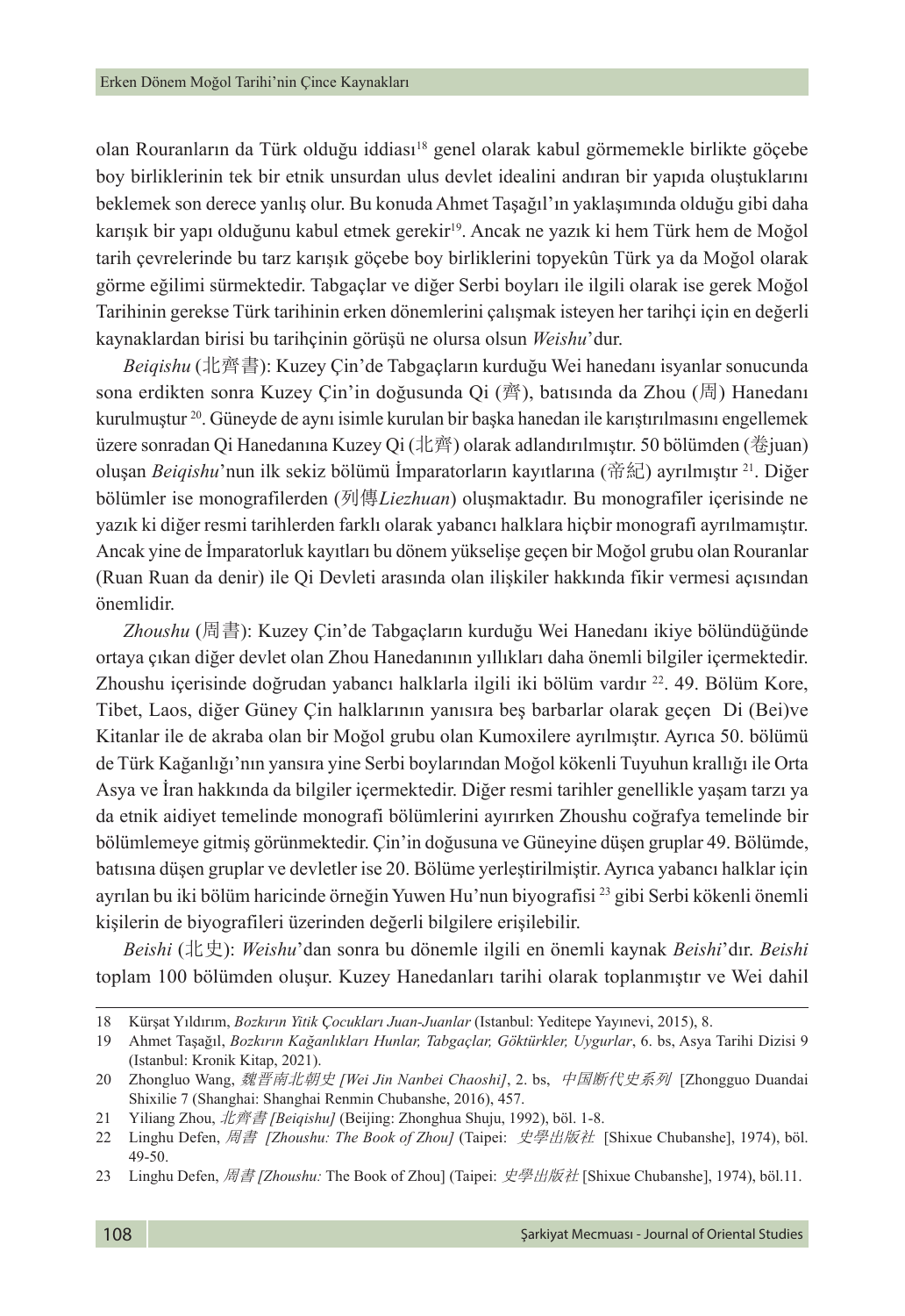Kuzeydeki Tabgaç Hanedanlarının tamamına yer verir. Ayrıca 93-99 arasındaki bölümleri tamamen çevre devletlere ve halklara ayrılmıştır <sup>24</sup>. Bu yönü le bu dönemde yaşayan göçebe Moğol boylarının yanı sıra Çin'e yerleşen başta Tabgaçlar olmak üzere Serbi boyları hakkında ve Vassal Devletler bölümünde <sup>25</sup> Murongların kurduğu Yan devletinden çevredeki diğer Serbi devletlerine kadar önemli bilgiler elde edilebilir. Ayrıca Beishi Weishu ve diğer kaynakların sağlamasını yapmak açısından da önemli bir kaynaktır. *Zizhi Tongjian* (資治通鑒) ile birlikte Weishu ve yukarıda sayılan kaynaklar dışında da kaynaklardan yararlanıldığı için yukarıdaki kaynaklar Beishi ve Zizhi Tongjian ile birlikte okunduğunda daha fazla anlam kazanır ve daha doğru bir eleştirel okuma yapılabilir 26. Moğol kökenli gruplar ve devletlerle ilgili olarak şu bölümlere bakmak gerekir:

- 94. Bölüm: Goryeo(高麗), Baekje (百濟), Silla (新羅), Wuji (勿吉), Xi (奚), Kitan ( 契丹), Shiwei (室韋), Doumoulu(豆莫婁), Didouyu (地豆干), Wuluohou (烏洛侯), Liuqiu (流求), Japonya (倭)27 ile ilgili monografidir. Bunlardan Xi, Kitan, Shiwei, Didouyu, Wuluhou Moğol kökenlidir 28.
- 96. Bölüm: Di (氐), Tuyuhun (吐谷渾) , Dangchang (宕昌), Dengzhi (鄧至) , Bailan ( 白蘭), Tangut (党項), Fu Krallığı (附國), Jihu (稽胡) monografilerini içerir. Bunlardan Tuyuhunlar Serbi kökenli olup sonradan bu bölgeye göç etmiş ve güçlü bir krallık kurmuşlardır. Dengzhi'lar ise Güney Hun konfederasyonu içerisindeki kabilelerdendir. Diğerleri ise Tibet kökenli kabile ve devletlerdir 29.
- 98. Bölüm: Ruan Ruan (蠕蠕), Xiongnu Yuwen Mohuai (匈奴宇文莫槐), Tuhe Duanliu Liujuan (徒何段就六眷), Gaoche (高車) monografilerini içerir. Bunlardan Rouran/ Ruan Ruan bölümü ile Muronglarla birlikte Liaodong'un yönetimini eline alan Yuwen ailesinden Yuwen Mohuai biyografileri erken Moğol tarihi açısından önemlidir 30.

99. Bölüm Türklere ve Töles boylarına ayrılması açısından yine Türk tarihçileri için önemli bilgiler içerir 31. Bu sayılanlara ek olarak yine tıpkı Beishi gibi temel kaynakların sağlamalarını yapmak açısından önemli diğer kaynaklar ise Zizhi Tongjian ve Tongdian'dir.

### **3. İmparatorluk Yolunda: Tang, Wudai, Song, Liao, Jin Kaynakları**

Yukarıda da belirtilen *Jiu Tangshu* Moğol adının ilk kez geçtiği kaynaktır. Shiwei (室 偉) ve diğer önemli Kuzeyli "Barbarlar" (北狄/Beidi) bölümünün ikinci kısmı olan juan

<sup>24</sup> Yanshou Li, 北史 *[Beishi]* (Beijing: Zhonghua Shuju, 2020), böl. 93-99.

<sup>25</sup> Yanshou Li, 北史 *[Beishi]* (Beijing: Zhonghua Shuju, 2020), böl. 94.

<sup>26</sup> Endymion Wilkinson, *Chinese History: A New Manual*, 4. bs, Harvard-Yenching Institute Monograph Series 100 (Cambridge: Harvard University Press, 2015), 731-32.

<sup>27</sup> Japonya için kullanılan ve wo şeklinde okunan bu im cüce anlamına gelmektedir. Günümüzde Japonca ve Çince'de Japonya'yı belirtmek için kullanılan 日本 (Japonca Nihon/Nippon, Çince Riben) daha sonar kullanılmaya başlamıştır.

<sup>28</sup> Yanshou Li, 北史 *[Beishi]* (Beijing: Zhonghua Shuju, 2020), böl. 94.

<sup>29</sup> Yanshou Li, 北史 *[Beishi]* (Beijing: Zhonghua Shuju, 2020), böl. 96.

<sup>30</sup> Yanshou Li, 北史 *[Beishi]* (Beijing: Zhonghua Shuju, 2020), böl. 98..

<sup>31</sup> Yanshou Li, 北史 *[Beishi]* (Beijing: Zhonghua Shuju, 2020), böl. 99..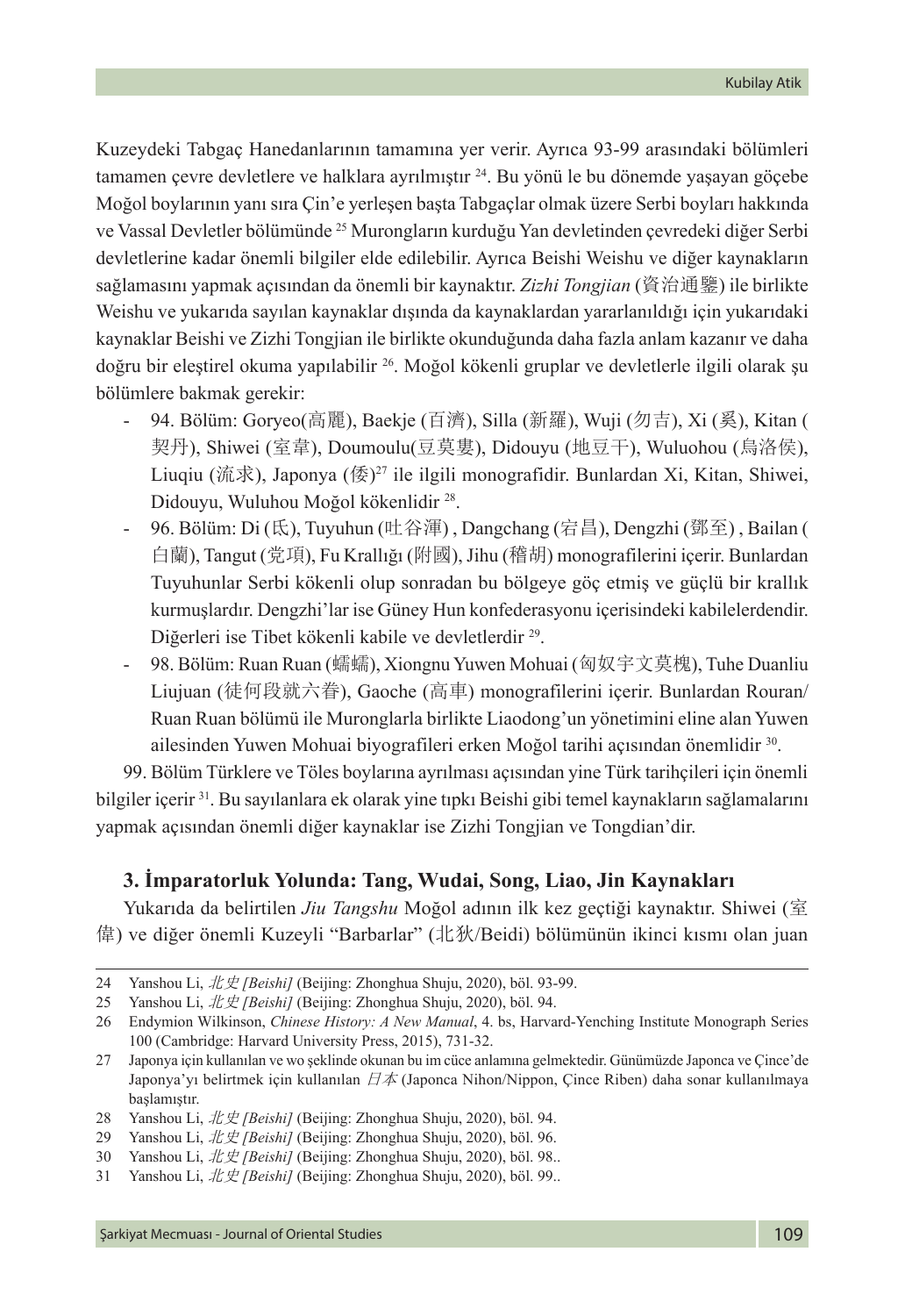199B içerisinde Moğol Shiwei şeklinde geçen ifade ile Moğollar Shiweilerin bir kolu olarak geçmektedir. Kuzey, Güney, Doğu ve Batı Shiweilere ek olarak Moğol Shiweiler ifadesinden de anlaşılacağı üzere Moğollar ve Shiweiler akraba halklardır. Elbette bu Shiwei konfederasyonu içerisinde Moğol olmayan unsurlar da varsa da daha önceki Serbi/Xianbei konfederasyonunda olduğu gibi yönetici sınıfı oluşturan Moğol kökenli gruplar haricinde Türk, Tunguz, Yenisey hatta Hint-Avrupalı gruplar da vardı. Ancak yine de doğu bozkırına egemen olan Shiweilerin asli kitlesinin Moğol olduğu konusunda genel bir görüş birliği vardır. Shiweiler üzerine Çin kaynakları daha sonraki dönemlere göre daha kısıtlıdır. İlk kez Wei Hanedanı'nın resmî tarihi olan *Weishu* içerisinde yine Shiwei olarak ancak farklı karakterler ile geçerler 32. *Weishu* juan 100 içerisinde 失韋 olarak geçen grup 33 *Jiu Tangshu* içerisinde geçen室偉 ile aynı gruptur 34. Ancak *Weishu*'da Mengwu/蒙兀 ifadesi geçmez. Burada Çince bilmeyen okuyucularda oluşabilecek kafa karışıklığını gidermek üzere bazı temel açıklamalar yapmak yararlı olacaktır. Çin'de her hanedan kendisinden önceki hanedanın ya da hanedanların (Moğollar kendilerinden önceki üç hanedanın birden tarihini hazırlatmıştır) tarihini yazdırırdı. Bugün 24 bazen de Yeni Yuan Tarihi (新元史/*Xin Yuanshi*) da eklenerek 25 resmî tarih vardır. Yalnızca son hanedan olan Mançuların kurduğu Qing Hanedanının resmî tarihi yoktur. Bu resmî tarihler haricinde ansiklopediler ve gayri resmî tarihler de mevcuttur. Çince kaynaklar üzerinden Çinli olmayan özellikle de Altay dili konuşan göçebe toplulukların tarihleri üzerine çalışırken ise karşılaşılan en büyük güçlük dilbilimseldir. Bu güçlük Çincenin zorluğundan değil Çinlilerin bu topluluklar ile ilgili olarak kayıtları yazma usulünden kaynaklanmaktadır. Bilindiği gibi Çince ideogramlar, yani her birisi bir sözcüğe karşılık gelen karakterler ile yazılan bir dildir. Ancak zaman zaman bu karakterler özellikle yabancı isimler yazılırken hecelerden oluşan fonemler, yani anlam değil sese karşılık gelen karakterler olarak kullanılırlar. Nadiren de ilgili kişi ya da topluluğun adı anlamı ile birlikte doğrudan çevrilir. Bir ülkenin, yerin, kişinin ya da toplumun adını Çinceye aktarırken yazan kişi duyduğu sözcüğü aynı ya da yakın şekilde karşılayan sesleri veren karakterler ile kaydeder. Ancak yukarıdaki shiwei örneğinde de görüldüğü gibi Çince karakterler tek hecelidir ve aynı sesi veren çok sayıda karakter vardır. Dahası Çincenin yaşayan bir dil olması nedeni ile bu karakterlerin ses karşılıkları da zaman içerisinde değişebilmektedir. Son olarak ise bazı sesler Çincede yoktur, olmayan bu seslerin yerine başka sesler tercih edilir. Örneğin hece sonundaki "r" sesinin yerine n ile biter karakterler kullanılabilir. Bunun en iyi bilinen örnekleri Tatar kelimesini ilk kez *Songshu*'nun 95. Bölümü içerisinde Datan (大檀 eski okunuşu Tatan), Serbileri ise *Weishu* ve diğer kaynakları içerisinde Xianbei (eski okunuş Senbi) şeklinde yazmalarıdır <sup>35</sup>. Durumu daha da karmaşıklaştıran bir başka şey ise Çincenin

<sup>32</sup> Shou Wei, 魏書 *[Weishu]*, 点校本二十四史·清史稿 [Dianjiaoben Ershisishi Qingshigao] (Beijing: Zhonghua Shuju, 1974), böl. 100.

<sup>33</sup> Shou Wei, *魏書 [Weishu]*, 点校本二十四史·清史稿 [Dianjiaoben Ershisishi Qingshigao] (Beijing: Zhonghua Shuju, 1974), böl. 100.

<sup>34</sup> Liu Xu, 舊唐書 *[Jiu Tangshu]*.

<sup>35</sup> Song Liu, 宋書 *[Songshu]*, 点校本二十四史·清史稿 [Dianjiaoben Ershisishi Qingshigao] (Beijing: Zhonghua Shuju, 1974), böl. 95.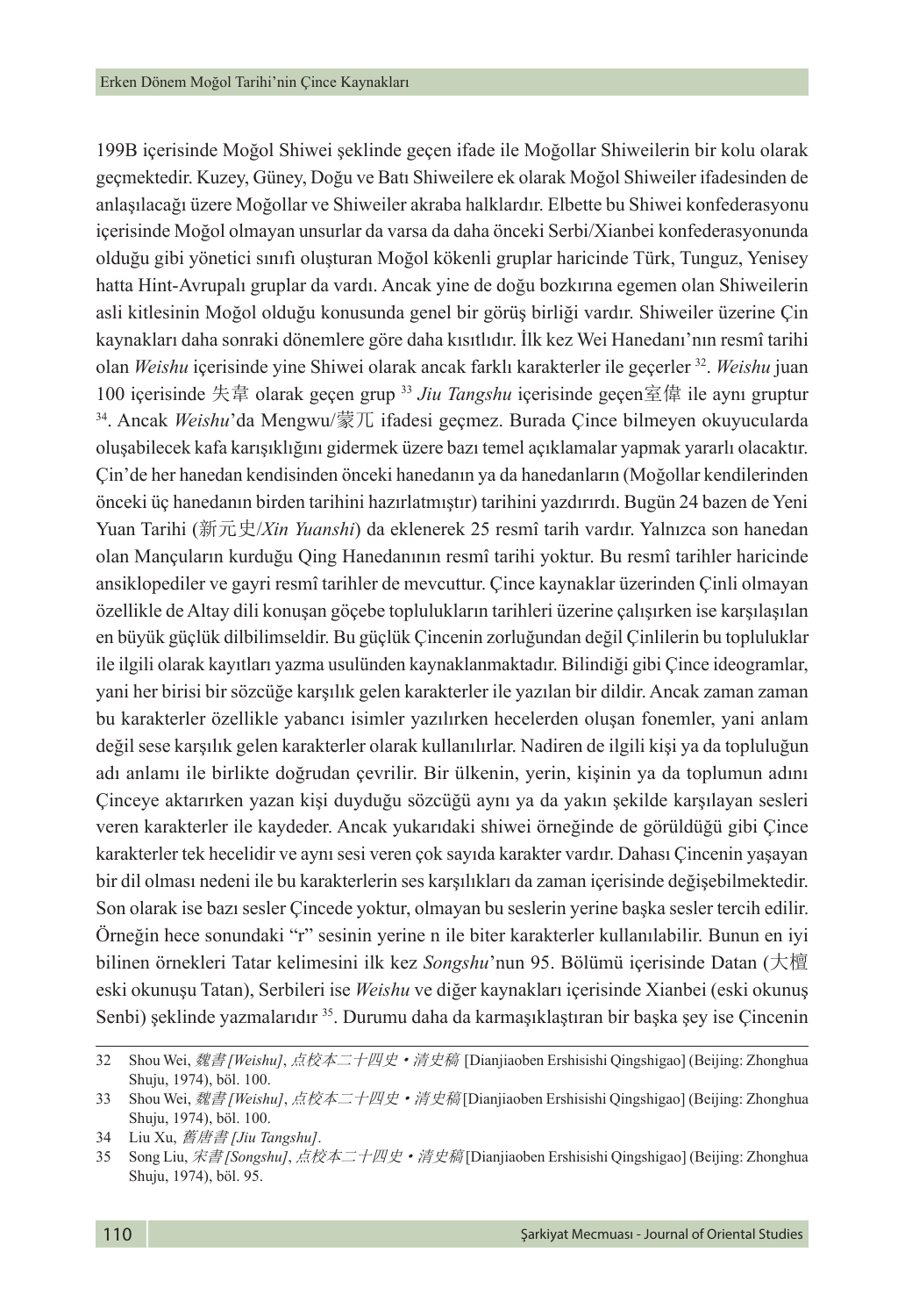kendisinin çok sayıda diyalekte sahip olması ve bu diyalektlerin aynı karakterleri farklı şekilde telaffuz etmesidir. Bunun sonucu olarak ise aynı Moğolca ya da Türkçe ismi bir kuzeyli ile bir güneyli çok farklı şekillerde yazıp o dönemin okunuşu ile benzer şekilde okuyabilmekteydi. Elbette bu diyalektler de zaman içerisinde büyük değişikliğe uğradığı için bugün bu isimleri doğru bir şekilde okumak için yoğun çaba sarf etmek gerekir. Örneğin yanlış bir şekilde dilimize Kürşat ve Mete olarak aktarılan isimlerin doğru okunuşları Modun örneğindeki gibi hala tartışmalıdır. Çince結社率/Jiesheshuai olarak yazılan ve Nihal Atsız'ın bir romanına konu olan kişinin adının Kürşat olarak okunması olanaksızdır, Çincesi dahi üç heceli olan bir ismin Türkçe karşılığının iki heceli olması istisnalar haricinde güçtür, ki Jiesheshuai için kullanılan ikinci hece olan she/社 hecesi Çincede var olmayıp Türkçede olan bir sesi karşılamak için kullanılan bir ses ya da hece sonu olarak kullanılamaz, çünkü o dönem okunuşu Türkçedeki şa sesine karşılık gelmektedir . Söz konusu Shiweilere dönecek olursak, onların ismini ise Pelliot Sirvi şeklinde okumuştur.

Tang Hanedanı dönemi Doğu Asya'da genel olarak bir dönüşümün de başlangıcıdır. Bu dönemde kısa süreli Sui (隋) Hanedanı ve sonrasında yine Sui Hanedanı ile akraba olan bir başka Tabgaç kolunun kurduğu Tang (唐) Hanedanı döneminde Çin yeniden birleştirilmiş, ve Güney Çin de fethedilmekle kalmamış Tang Hanedanı ipek yolunda da güç mücadelesine girmiş, Talas Savaşındaki yenilgiye kadar Orta Asya'da dahi Tibetliler, Türkler ve Araplarla hakimiyet mücadelesine girmiştir. Bu dönemde ayrıca Çin'in çevresindeki Japonya, Kore, Vietnam, Mançurya (Goguryeo), Tibet ve Doğu Bozkırında daha öncekine göre çok daha güçlü ve karmaşık yönetim yapılarına sahip, daha merkezi ve güçlü devletler gelişmeye başlamıştır. Daha önce yalnızca erken dönemlerinde Hunlarda görülen karmaşık devlet yapısı hem Hunların hem de Han Hanedanın dağılması ve Barfield'ın da belirttiği gibi karşılıklı yararın sona ermesi ile Tabgaç döneminde sona ermiş ve bozkırda Serbiler, Rouranlar gibi daha güçsüz ve dağınık yapılar hüküm sürmüştür 36. Ancak yine Tabgaç kökenli ailelerin Wei hanedanının dağılmasını takip eden dönemde yaşanan anarşiyi sona erdirerek tüm Çin'i bireştirmesi sonucu kurulan Tang Hanedanı döneminde Türk ve Uygur Kağanlıkları ile Tibet İmparatorluğu Hunlardan sonra merkezi bir imparatorluk çatısı altında olmayan göçebe unsurları birleştirerek görece güçlü devlet yapıları kurmayı başarmışlardır. Bunda Tang Hendanının *Jimi* (羈縻)37 gibi politikalarının yanı sıra bu dönemde daha da gelişen İpek Yolunun göçebe imparatorluklar için Çin'i tek gelir kaynağı olmaktan çıkarması da etkilidir. Bu dönemde Kitanların 10. yüzyıldaki yükselişi ve doğu bozkırlarına hâkim olmasına kadar geçen süreçte Türkler bozkıra büyük ölçüde hakim olmuşlardır. Her ne kadar Moğol kökenli halklar da bu dönemde varlıklarını

<sup>36</sup> Thomas Barfield, *The Perilous Frontier: Nomadic Empires and China, 221 BC to AD 1757* (New York: Wiley, 1992).

<sup>37</sup> Jimi Politikası ve Tang Hanedanının bozkır siyasetiyle ilgili daha ayrıntılı bilgi için Gökçen Kapusuzoğlunun "Tang Çin'inde Göktürk Baskısı: Jiedushi (Bölge Valisi) Uygulamasının Ortaya Çıkışı" ve Abdürreşit Celil Karluk'un "Çin Tarihinde Çinli Olmayan Halkların Yönetiminde Uygulanan Stratejiler" adlı makalelerini inceleyebilirsiniz.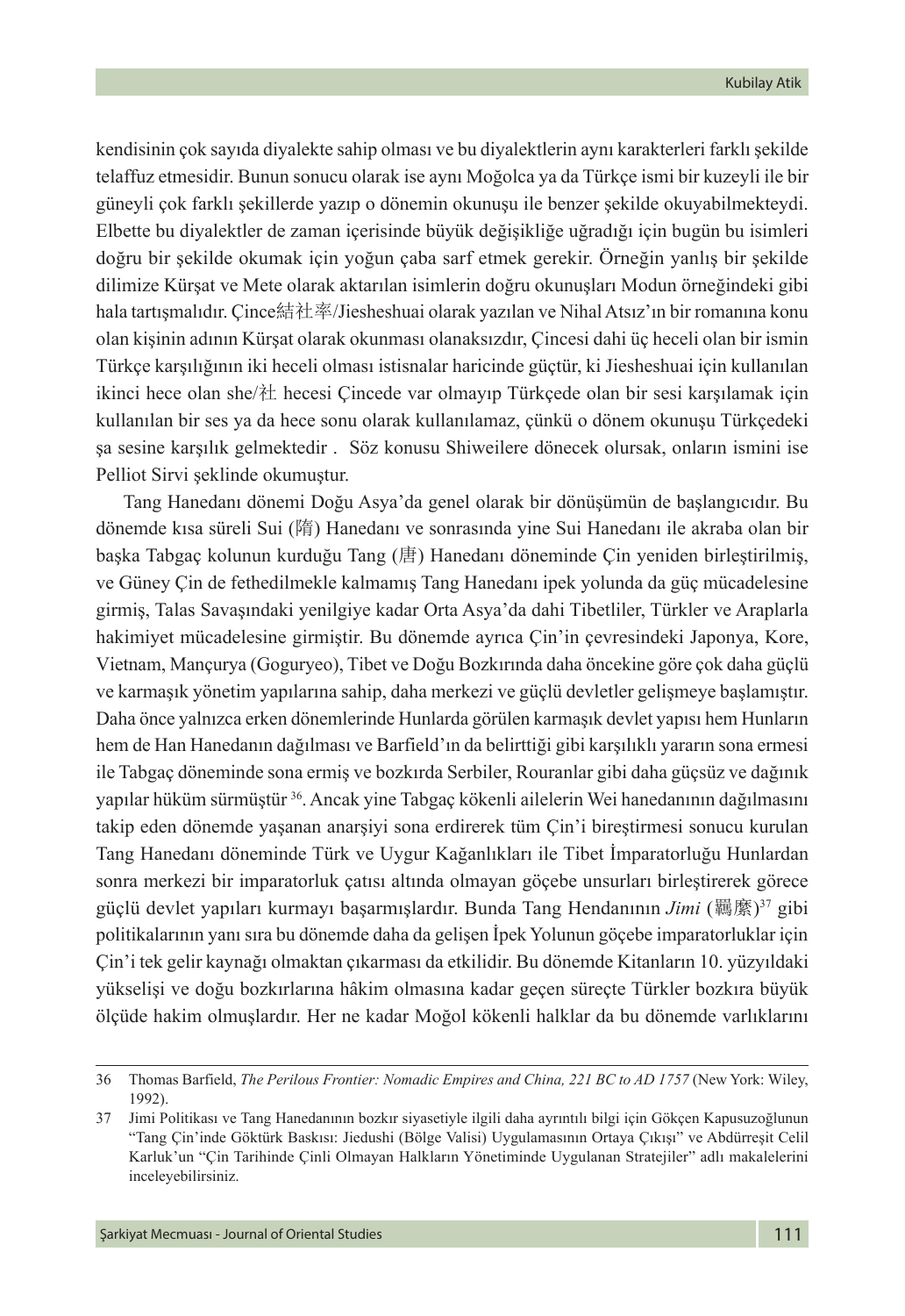sürdürmüşlerse de siyasi, ekonomik ve kültürel anlamda Tang dönemi boyunca bozkırın gerçek hâkimleri Türklerdir diyebiliriz. Ancak yine de Tang dönemi kaynaklarında da Moğollara dair bilgilere ulaşmak mümkündür. Bu dönemde devlet kurmaktan ziyade boy birlikleri ya da tekil boylar olarak dağınık bir şekilde yaşamalarına rağmen bazı Moğol grupları Çin kaynaklarında kendilerine yer bulmuştur. Bu dönemde Shwei'ler ve Kitanlar başta olmak üzere Moğollar ile ilgili kaynakları aşağıdaki şekilde sıralamak mümkündür:

*Suishu* (隋書): Sui Hanedanı'nın resmi tarihi olan Suishu içerisinde 84. bölüm Türklere (突 厥), Batı Türklerine (西突厥), Tunguz kökenli Mohelara (鐵勒), Moğol Kökenli Kumoxilere ki burada Xi (奚)olarak geçmektedir, ve yine Moğol kökenli Kitanlara (契丹) ayrılmıştır 38. Bu bölümde ilgi çekici olan bir nokta Kumoxi'lerin artık güçlerini yitirmeye başlaması, isimlerinin Xi olarak geçmesi ve artık kendilerine daha az yer ayrılmasıdır. Bir başka önemli nokta ise Tang Hanedanının yıkılışından sonra bozkırda ve Kuzey Çinde hâkim güç haline gelecek olan Kitanlara artık neredeyse Türkler kadar yer ayrılmaya başlanmasıdır ki bu da daha Sui döneminde Kitanların devlet kuracak kadar olmasa da Çinlilerin dikkatini çekecek kadar güçlenmeye başladıklarını gösterir.

*Jiu Tangshu* (舊唐書): Eski Tang Tarihi olarak adlandırılan bu kaynak Tang Hanedanına ait iki resmi tarihten birisidir. Tang Tarihi ile birlikte Beş Hanedan tarihi ve Yuan tarihi de iki kez yazılan resmi tarihlerdir. *Jiu Tangshu*'nun 199B bölümü Çin'in Kuzey komşularına ayrılmıştır. Bu bölümde geçen Tölesler (鐵勒) genel olarak Türk konfederasyonu olup, Tunguslara ait gruplar dışında Kitanlar ve Kumo Xiler (yine Xi şeklinde kısaltılır) kendilerine yer bulurlar 39. Burada daha önceki kaynaklarda olmayan bir bilgi ikinci bir Xi grubundan bahsedilmesidir. Kumo Xileri belirtmek için kullanılan 奚 karakteri yerine 霫 şeklinde yazılan bu grup hakkında yalnızca birkaç satırlık bilgi vardır. Kitanların Kuzeyinde, Türklerin Doğusunda, Tungus kökenli Mohe'ların batısında daha yukarılarındaki Wuluohun'ların ki daha önce Wuluohou şeklinde Wei kaynaklarında geçen bir gruptur, Güneyinde yaşayan bu halkın geleneklerinin Kitanlar ile aynı olduğu belirtilmektedir. Ayrıca daha kuzeyde yaşayan ana Moğol kütlesini oluşturan Shiweilerden de bu bölümde bahsedilmektedir 40.

*Xin Tangshu* (新唐書): Yeni Tang tarihi olarak adlandırılan bu kaynak Tang Hanedanının ikinci resmi tarihidir. Ouyang Xiu tarafından yazılan bu tarih aslında eski Tang tarihinin yerini almak üzere yazılmamışsa da zaman içerisinde ondan daha popüler olmuştur. Pek çok açıdan Eski Tang tarihinden daha güvenilir bir kaynak olmasının yanında yine yukarıda *Beishi*'nın *Weishu* ve diğer Wei kaynaklarının sağlamasını yapmak için kullanılması gibi Tang tarihi kaynaklarının sağlaması için de Xin Tangshu en önemli kaynaklardandır. Bu bölümde *Jiu Tangshu*'nun 199B bölümünden farklı olarak Xi adında yalnızca Kumoxi kabilesi yine 奚imi ile yazılmış olarak vardır 41. *Jiu Tangshu* içerisinde 霫 imi ile yazılan gruba burada rastlanmaz.

<sup>38</sup> Zheng Wei, 隋書 *[Suishu]*, 2. bs, 点校本二十四史·清史稿 (Beijing: Zhonghua Shuju, 1982), böl. 84.

<sup>39</sup> Liu Xu, 舊唐書 *[Jiu Tangshu]*, böl. 199B.

<sup>40</sup> Liu Xu, 舊唐書 *[Jiu Tangshu]*, böl. 199B.

<sup>41</sup> Ouyang Xiu, ed., 新唐書 *[Xin Tangshu]*, 二十四史 (Beijing: Zhonghua Shuju, 2000), böl. 219.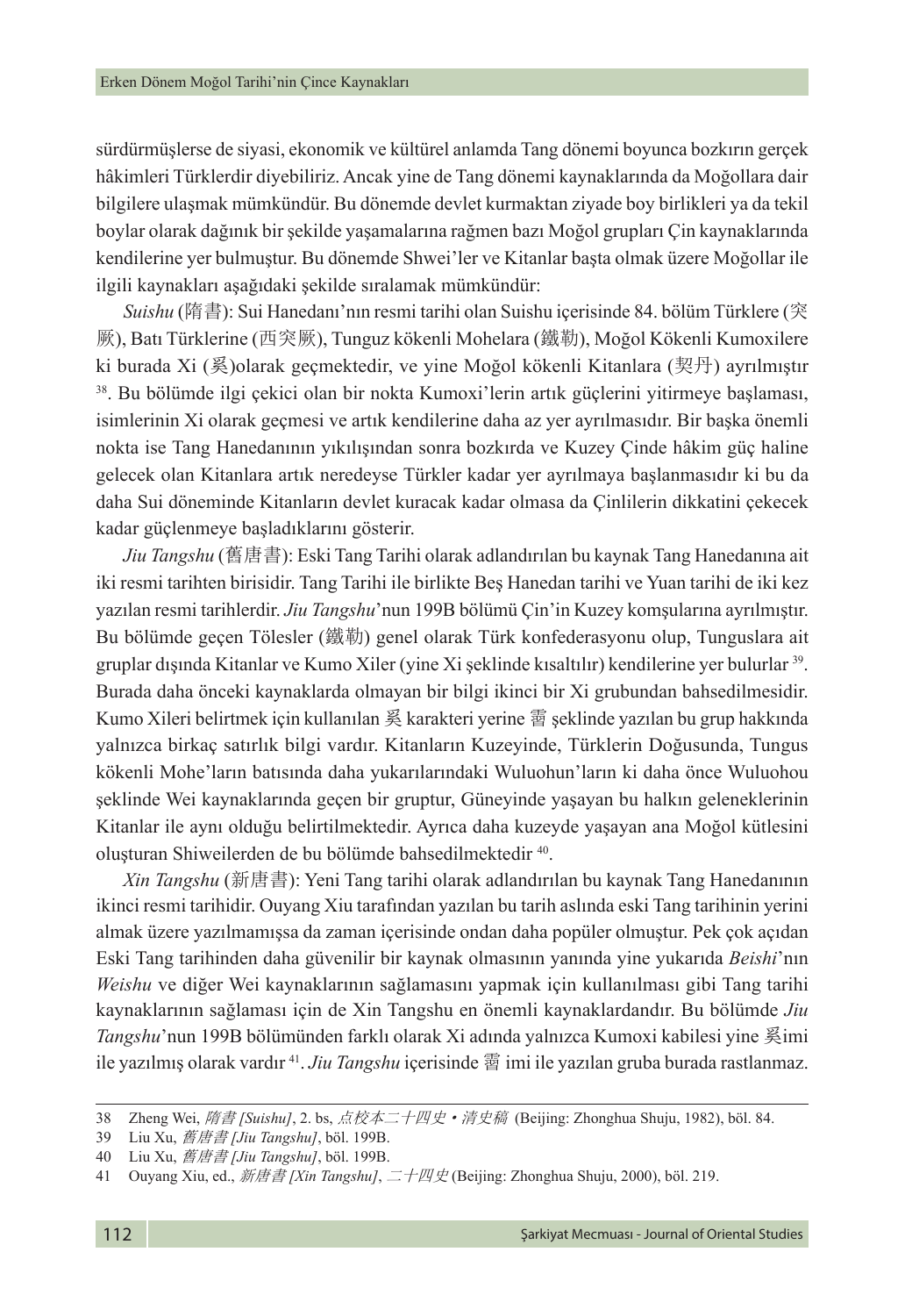Ancak Kitanlar, Shiweiler ve Tunguz kabileleri ile ilgili bölümler tutarlıdır. Burada iki ihtimal ortaya çıkmaktadır. Birisi Wei Zheng'ın Jiu Tangshu'yu derlerken aslında aynı kabile olup önüne gelen evraklarda iki farklı imle yazılan Xi'leri farklı iki kabile sanmış olmasıdır. Nitekim yalnızca Jiu Tangshu'da geçen 霫 ile yazılan Xi kabilesi için de tıpkı Kumo Xi kabilesi gibi geleneklerinin Kitanlar ile aynı olduğunu belirtmektedir. Böyle bir karışıklığın nedeni ise Wei Zheng'ın önüne gelen belgeleri kaydeden farklı memurların aynı kabileyi farklı şekillerde yazmış olması olabilir. İkinci ihtimal ise gerçekten iki farklı kabile benzer isime sahiptir fakat Ouyang Xiu kitabını derlerken yukarıdaki mantığı yürüterek hakkında yalnızca birkaç satır, o da Kumo Xilere benzer bilgiler verilen Xileri Kumo Xi grubu ile birleştirmiş olabilir. İkinci Xİ grubundan daha önce ve daha sonra haber alınamaması nedeniyle yukarıda belirtilen ihtimallerden ilki daha baskın gelmektedir.

*Zizhi Tongjian* (資治通鑒): toplamda 294 bölümden oluşan bu eser Sima Guang42 tarafından 1084 yılında derlenmiştir. Resmi tarih olmayan bu eseri Çin'in en eski hanedanlarından olan Zhou (周 Hanedanından (M.Ö 1046-M.Ö. 256) başlayarak sıralı bir şekilde Beş Hanedan'ın sonuna kadar Çin'in siyasi tarihini verir. Kronolojik olması yönünden resmi tarihlerden ayrılan Zizhii Tongjian konu temelli değil kronolojik ilerlediği için doğrudan Moğollar ile ilgili bir bölüm bulmak güçtür. Nitekim daha sonra yazılan ve Zizhi Tongjian'e bir nevi genişletilmiş özet olan ve ünlü filozof Zhu Xi tarafından yazılmış olan Zizhi Tongjian Gangmu (通鑒綱 目) da benzer şekilde kronolojik bir siyasi tarih kitabıdır.

*Tongdian* (通典): Du You43 tarafından 9. yüzyılın başında yazılan bu eser 200 bölümden oluşmaktadır. Son yedi bölümü Kuzey barbarlarına (北狄)karşı sınır korumasına ayrılmıştır 44. Bilindiği gibi Kuzey barbarları ifadesi tıpkı hu (胡) gibi genel bir ifadedir ve yalnızca belli bir grubu ifade etmez. Ancak Kuzey'de genellikle Türkler ve Moğollar yaşadığı için bu dönem Moğollar konusundaki diğer kaynaklara ek bilgiler ve yazılanların sağlaması özellikle askerî alanda buradan yapılabilir. Ayrıca daha sonraki örneğin Tangutların, Kitanların ve Cürçenlerin kanunları da *Tongdian* içerisinde bulunan kanunlar ile karşılaştırılarak Çin'in Moğolların sonraki yasalarına etkisinin yanı sıra Moğolların Çin'deki yasalara getirdiği yenilikler de gözlemlenebilir 45.

<sup>42</sup> Sima Guang (司馬光) 1019 yılında doğmuştur. Song Hanedanı döneminin önemli bir siyaset adamı ve tarihçisidir. Bugün Çin tarihinin en önemli eserlerinden kabul edilen ve yalnızca Çin değil, çevre ülkelerin tarihini çalışanlar için de vazgeçilmez bir eser olan Zizhi Tongjian'i 1085 yılında tamamladıktan sonra başbakan olarak atansa da bir yıl sonra ölür. Tarih dışında dil ile de ilgili olan Sima Guang'ın hazırladığı sözlük ve diğer kitaplar Tang ve Song dönemi Çincenin dil özelliklerini çalışmak için temel eser niteliği taşımayı sürdürmektedirler.

<sup>43</sup> Du You ( $t\bar{t}/\dot{t}$ ) Cin'li tarihçi ve devlet adamıdır. Tang Hanedanı döneminde yaşamıştır ve 735 yılında dünyaya gelmiştir. Eski bir aileye mensup olan Du You, memurluk yaptığı dönemde 36 yılını harcayarak ünlü eseri Tongdian'i 801 yılında tamamlamış ve İmparator Tang Dezong'a sunmuştur. Eseri 200 bölümden oluşan Du You ayrıca dönemindeki Konfüçyusçu ekollerden farklı görüşlere sahip olması ile de bilinmektedir. Ve Konfüçyusçuluğun klasik halinin devlet yönetiminde yetersiz olduğu düşüncesi ile legalist ekolden de etkilenmiş ve kariyeri boyunca başarılı işler ortaya koymuştur.

<sup>44</sup> Du You, 通典 *[Tong Dian]* (Beijing: Zhonghua Shuju, 1988), böl. 194-199.

<sup>45</sup> Kubilay Atik, "Ortaçağ Bozkır Devletlerinde Hayvancılık Üzerine Yasalar: Tangut Devleti Örneği", *Erzincan Üniversitesi Sosyal Bilimler Enstitüsü Dergisi* 13, sy 2 (2020): 183-98, doi:https://doi.org/10.46790/ erzisosbil.798191.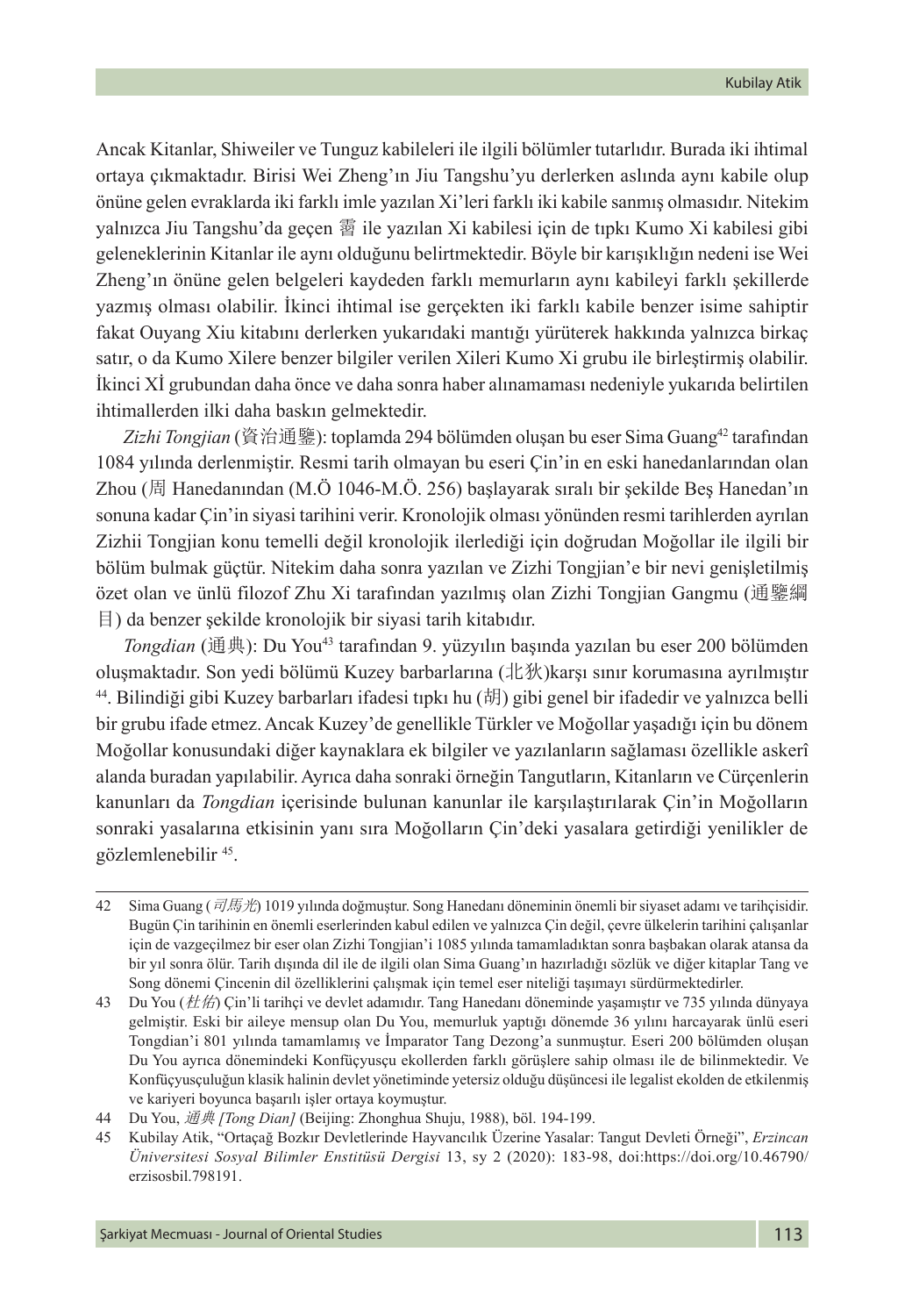Elbette Song (宋) Hanedanı, Kitanların kurduğu Liao (遼) Hanedanı, Cürçenlerin kurduğu Jin (金) Hanedanı'na ait kaynaklar da son derece önemlidir ve İmparatorluk öncesi Moğol tarihine ait son derece önemli belgeler barındırırlar. Ancak bu çalışmanın sınırları dışına çıkmaları nedeni ile bu makaleye dahil edilmemişlerdir. Bu kaynaklar hacim, içerik zenginliği ve konu açısından burada işlenenlerden çok daha fazladırlar ve ayrı bir çalışma da ele alınacaklardır.

#### **4. Sonuç**

Erken dönem Moğol tarihi ülkemizde genellikle Türk tarihi içerisinde biraz da haklı olarak dâhil edilerek işlenmektedir. Elbette Moğolların Türk olmadığı ve her ne kadar ilk çağlardan günümüze kadar Türklerle iç içe yaşasalar da kendilerine ait kültürleri dilleri ve elbette tarihleri olduğu bilinmektedir. Kaynakların kısıtlılığı ve yukarıda sayılan kaynakların çoğunun batı dillerine ya da dilimize çevrilmemesi erken dönem Moğol tarihi çalışmalarını da tıpkı Moğol imparatorluğunun asıl merkezi olan Yuan hakkında da çalışmalar kısıtlıdır. Erken dönem Moğol tarihine dair çalışmaların artması uzun vadede ülkemizde yapılacak Türk tarihi çalışmaları açısından da daha doğru sonuçlara varılması ve daha çok çalışma çıkması açısından yararlı olacaktır. Bu döneme ait Orhun anıtları ve Uygurca kaynaklar başta olmak üzere Türkçe, Tibetçe kaynaklarla Çin kaynaklarının da sağlamasının yapılması gereklidir. Elbette bu çalışma erken Moğol tarihinin Çince kaynaklarını tanıtma amacı güttüğü için oldukça kısıtlıdır, ancak ileride bu konuda yapılacak çalışmalar için kaynakların tanıtımı da en az çevirilerinin ve analizlerinin yapılması kadar önemlidir. Bu bağlamda ileride Song dönemi, Yuan dönemi ve imparatorluk sonrası dönem kaynaklarının da genel tanıtımının yapılması yalnızca gelecekte bu konuda çalışmak isteyen tarihçilere yol gösterme açısından değil aynı zamanda konunun uzmanı olmayan kişilere de fikir vermesi açısından tıpkı bu çalışmada olduğu gibi yararlı olacaktır.

**Peer-review:** Externally peer-reviewed.

**Conflict of Interest:** The author has no conflict of interest to declare.

**Grant Support:** The author declared that this study has received no financial support.

#### **Kaynakça/References**

- Atik, Kubilay. "Ortaçağ Bozkır Devletlerinde Hayvancılık Üzerine Yasalar: Tangut Devleti Örneği". *Erzincan Üniversitesi Sosyal Bilimler Enstitüsü Dergisi* 13, sy 2 (2020): 183-98. doi:https://doi.org/10.46790/ erzisosbil.798191.
- Barfield, Thomas. *The Perilous Frontier: Nomadic Empires and China, 221 BC to AD 1757*. New York: Wiley, 1992.

**Hakem Değerlendirmesi:** Dış bağımsız. **Çıkar Çatışması:** Yazar çıkar çatışması bildirmemiştir. **Finansal Destek:** Yazar bu çalışma için finansal destek almadığını beyan etmiştir.